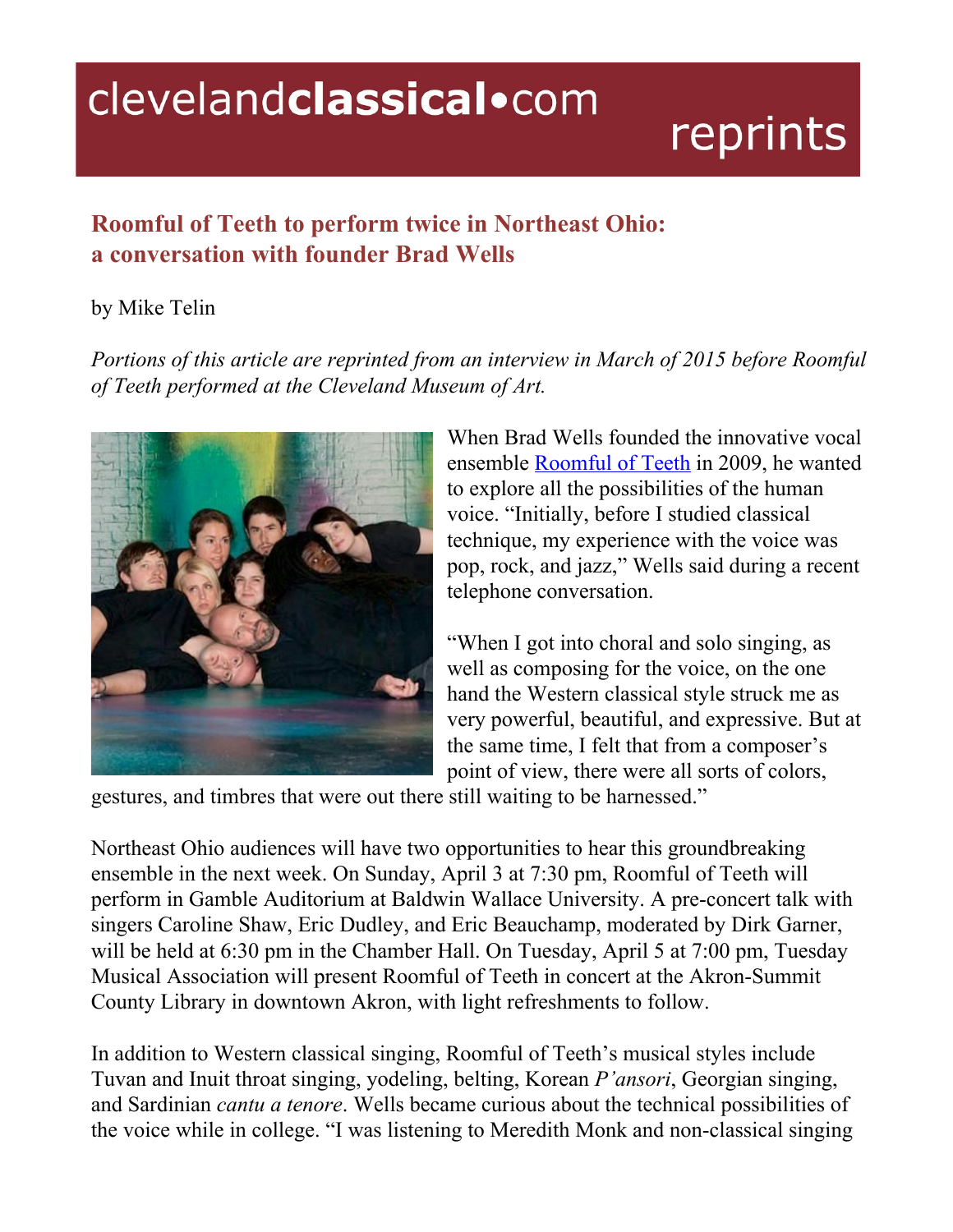at the same time as I was performing and studying the vocal music of Stockhausen, Berio, and Cage, which I was fascinated by and found compelling. Those composers were among the first to look beyond the *bel canto* sound and use techniques like the rolling of the tongue and the sound of laughter and talking. But I think even the classical audience found it difficult to engage with those sounds, primarily because there was no precedent for their being expressive of emotions."

During the 1980s and '90s Wells was introduced to the music of a number of non-Western vocal traditions, such as the Bulgarian Women's Choirs and throat singers. "When I heard these singers I thought, OK, the voice is being used in distinctly different ways that have evolved over hundreds if not thousands of years. And the music means something powerful to those communities."

Roomful of Teeth members — Martha Cluver and Estelí Gomez, sopranos, Virginia Warnken, mezzo-soprano, Caroline Shaw, alto, Eric Dudley, tenor, Avery Griffin, baritone, Dashon Burton, bass-baritone, and Cameron Beauchamp, bass — are all committed to studying the different vocal techniques they are required to perform. They do that together each summer during their residency at the Massachusetts Museum of Contemporary Art (Mass MoCA). During that time, new repertoire is also created by those members of the group who are composers, as well as by invited composers.

"What we like to do is to have the composers really get to know each singer and their range of skills in all of the different arenas that we've studied," Wells said. "During the first couple of days of the residency each composer will meet individually with singers, who will demonstrate what they sound like when yodeling, throat singing, or belting. The composers will take notes and make recordings, and based on how they respond to what the singers can do, their piece will take shape. There are many examples of pieces where certain effects were written because the composer knew a singer could perform them."

Why did Brad Wells choose Roomful of Teeth as the ensemble's name? "It's out of a desire to come up with a more rock and roll-sounding name for a classical ensemble — Bang on a Can was really the inspiration. I was also trying to think of something in English that sounded casual and vivid. When I thought of vocal chamber music, the word chamber made me think of room, then the room of the mouth, and then a room full of teeth. Teeth are the most permanent part of our body. They last a long time after the rest of our bones have decayed. I like that dramatic juxtaposition between teeth and the voice, which disappears as quickly as we speak or sing."

Wells looks forward to introducing new audiences to his group, as well as welcoming their fans back for new experiences. "For people who don't listen to a lot of new music,